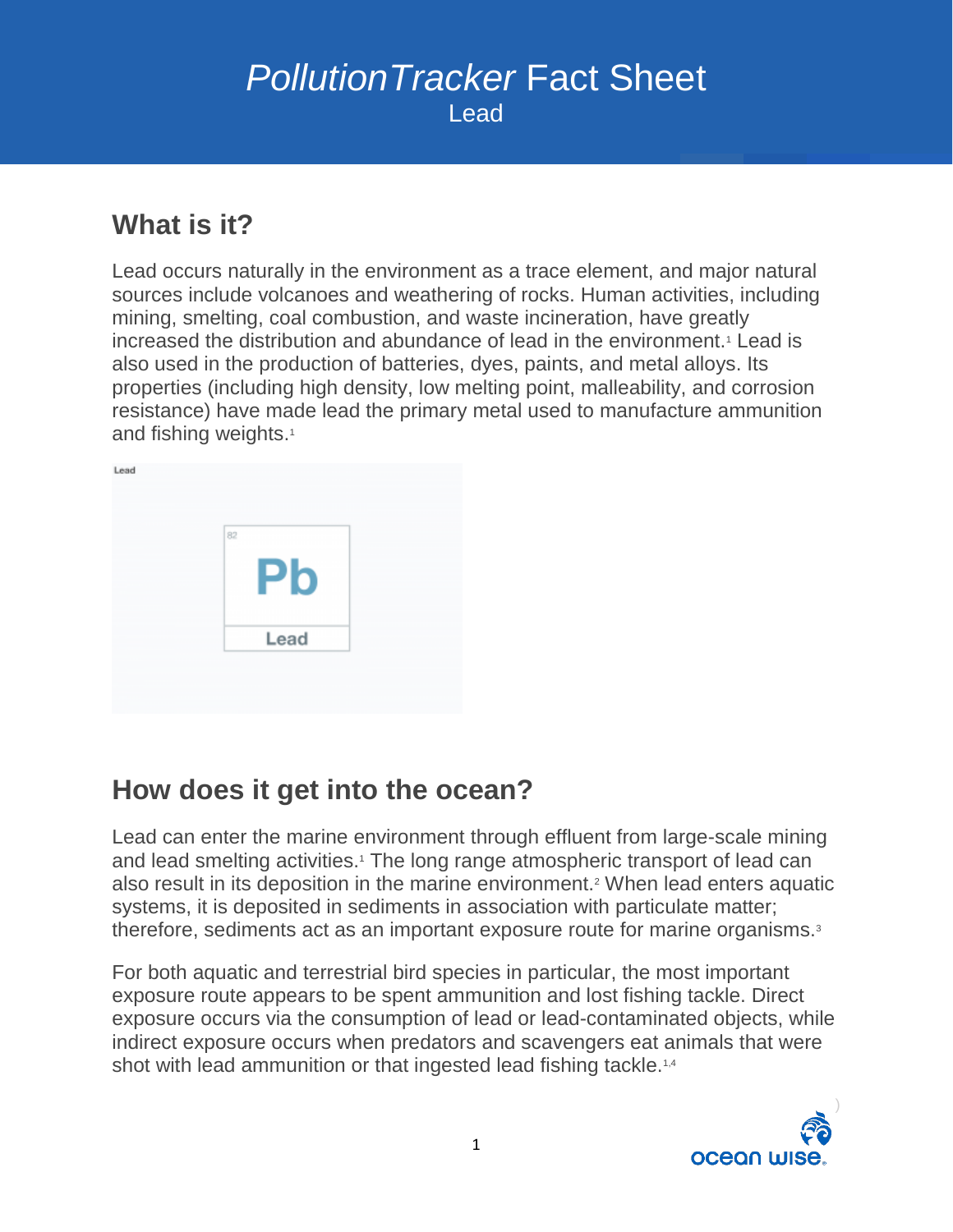# **Is it a problem?**

Human exposure to lead results largely from environmental sources such as lead-based paints and contaminated dusts and soils.<sup>5</sup> There is no 'safe' level of lead exposure in humans.<sup>6</sup> In human adults, lead exposure can cause dysfunction in the cardiovascular, reproductive, renal, and central nervous systems.<sup>7</sup> It is classified as a probable human carcinogen by the International Agency for Research on Cancer (IARC). In children, lead exposure can cause IQ deficits, ADHD, behavioural challenges, impaired dental health, and delayed sexual maturation<sup>7</sup>

Most of the research on lead toxicity in wildlife has been done on birds. Lead poisoning can result in toxicity to kidneys, bones, and the neurological, reproductive, and central nervous systems.<sup>1</sup> Specific symptoms include lethargy, anorexia, breast-muscle atrophy, loss of strength and coordination, drooping wings, and changes in vocalization.<sup>1</sup>

On Midway Atoll in the Pacific Ocean, a decommissioned military base is a significant source of lead in the form of lead-based paint. The ingestion of leadbased paint chips by Laysan albatross chicks resulted in 'droopwing' (a symptom of neurotoxicity) and mortality.<sup>5</sup>

There is much less information regarding the toxicity of lead to marine mammals. In one example, a stranded female harbour seal died despite rehabilitation attempts. A necropsy revealed a lead fishing sinker in her stomach, and changes to the brain, heart, kidney, liver, lymph nodes, and spleen indicated acute lead toxicosis. This was the first documented case of lead toxicosis in a wild marine mammal.<sup>8</sup>

FACT: The first documented case of lead toxicosis in a wild marine mammal occurred in northern California in 2004. An adult harbour seal died after ingesting a lead fishing sinker.<sup>8</sup>

Wildlife exposed to lead can also experience toxicity to the immune and neurological systems without showing any obvious signs of dysfunction. In one study, herring gull hatchlings experienced neurological toxicity resulting from lead exposure during early development, and the authors suggested that these impairments may compromise the ability of chicks to survive in the wild.<sup>9</sup>

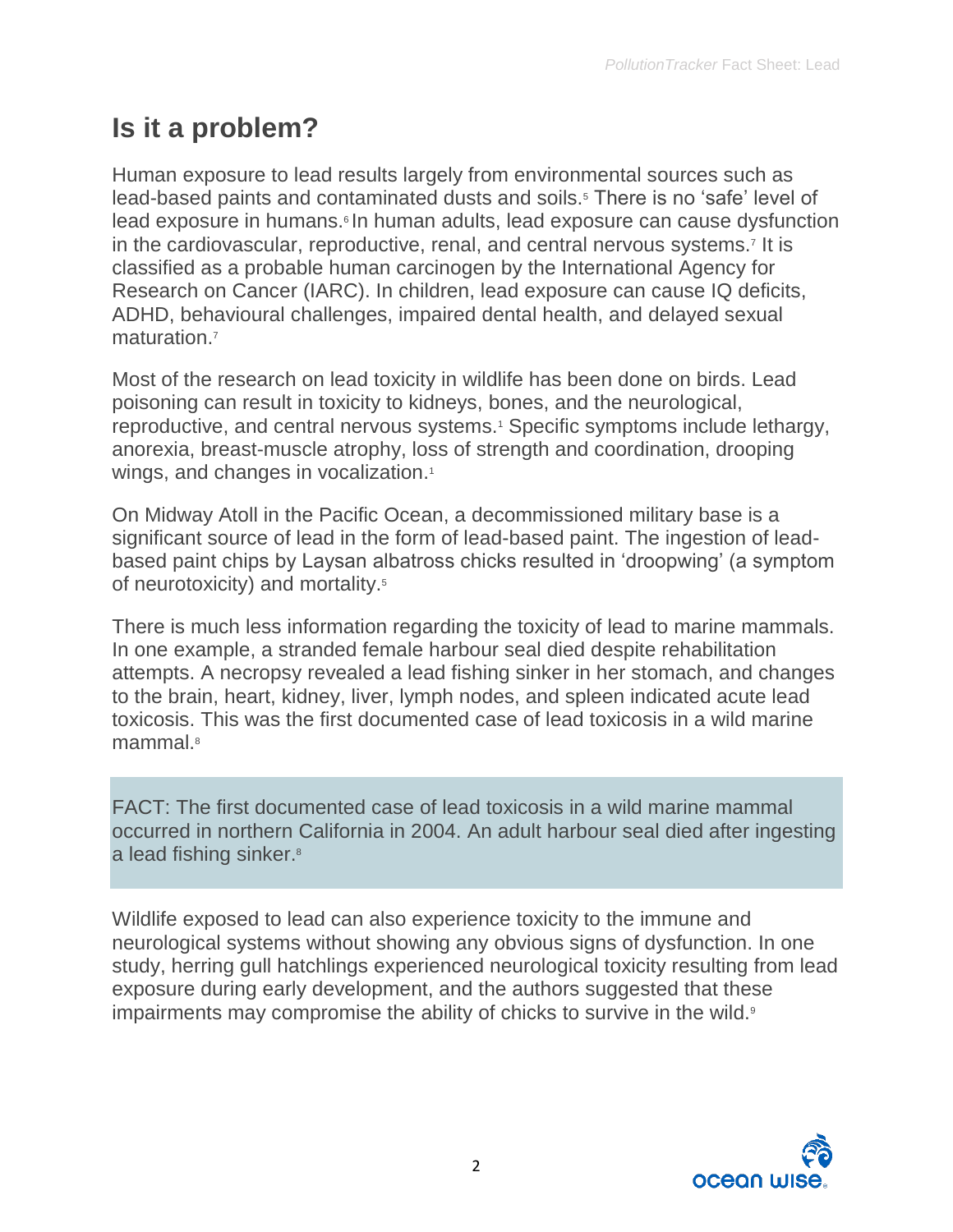# **What is being done?**

The use of lead in products, including paint and gasoline, has been banned in many countries, including Canada and the United States.<sup>10,11</sup> Many countries, including Canada, have banned the use of lead shot for waterfowl hunting.<sup>12</sup> However, only Sweden and Denmark have banned lead ammunition for all forms of hunting. Denmark has also banned all lead fishing tackle (as of 2002), and lead tackle has been banned in the United Kingdom since 1987. In Canada, it is illegal to use lead fishing tackle weighing less than 50 grams in National Parks and National Wildlife Areas.<sup>1</sup> In the United States, individual parks and refuges make decisions about the use of lead fishing gear.

Canadian sediment quality guidelines for lead protective of marine aquatic life are available. However, sediment quality guidelines are derived from toxicity endpoints in benthic invertebrates and are not protective of birds and marine mammals.

#### **What can we do?**

As individuals and organizations, we can:

- Learn more about lead and other toxic metals using the resource links below
- Recycle and dispose of waste responsibly and according to local guidelines

#### **More Information?**

<sup>1</sup> Haig SM, D'Elia J, Eagles-Smith C, Fair JM, Gervais J, Herring G, Rivers JW, Schulz JH. 2014. The persistent problem of lead poisoning in birds from ammunition and fishing tackle. *The Condor* 116: 408-428.

<sup>2</sup> NCM 2003. Lead Review. Nordic Council of Ministers, January 2003. Report No. 1, Issue No. 4. 31 pp.

<sup>3</sup> Eisler, R. 1988. Lead hazards to fish, wildlife, and invertebrates a synoptic review. U.S. Fish and Wildlife Service Biological Report 85(1.14) 134 pp.

<sup>4</sup> Finkelstein ME, Doak, DF, George D, Burnett J, Brandt J, Church M, Grantham J, Smith DR. 2012. Lead poisoning and the deceptive recovery of the critically endangered California condor. *Proceedings of the National Academy of Sciences* 109: 11449-11454.